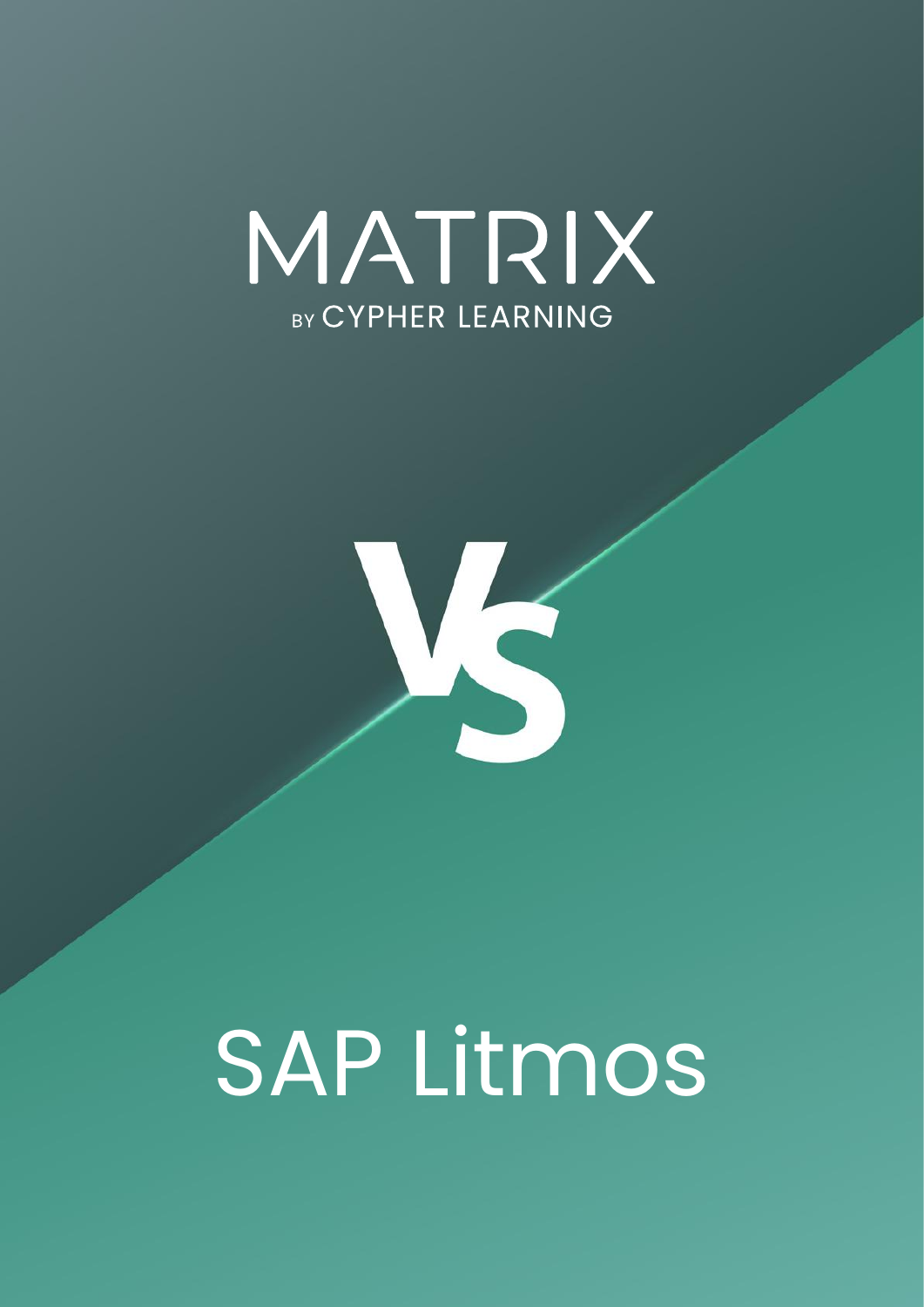# MATRIX VS SAP Litmos

## **Table of Contents**

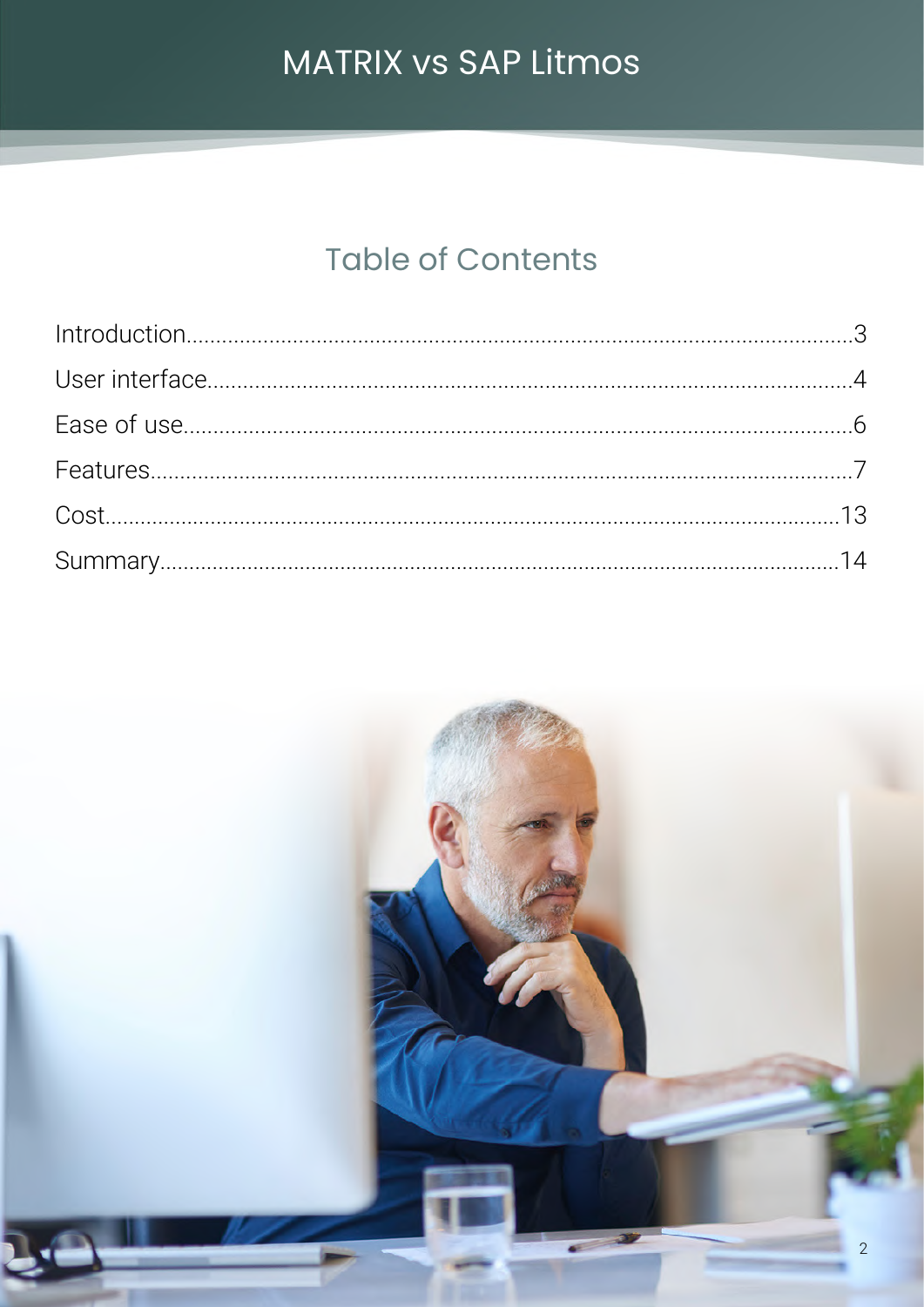## <span id="page-2-0"></span>Introduction

This is a detailed comparison between MATRIX and SAP Litmos, taking into consideration the features, functionality, and cost of each platform.

MATRIX is a learning management system (LMS) for use by small and medium-sized businesses, as well as large corporations. MATRIX helps companies manage all training activities, such as creating and delivering training content, evaluating employee performance, training clients and partners, and selling online courses. MATRIX is a product of CYPHER LEARNING, a company that specializes in providing learning platforms for organizations around the world.

SAP Litmos is a cloud-based LMS for companies owned by SAP.

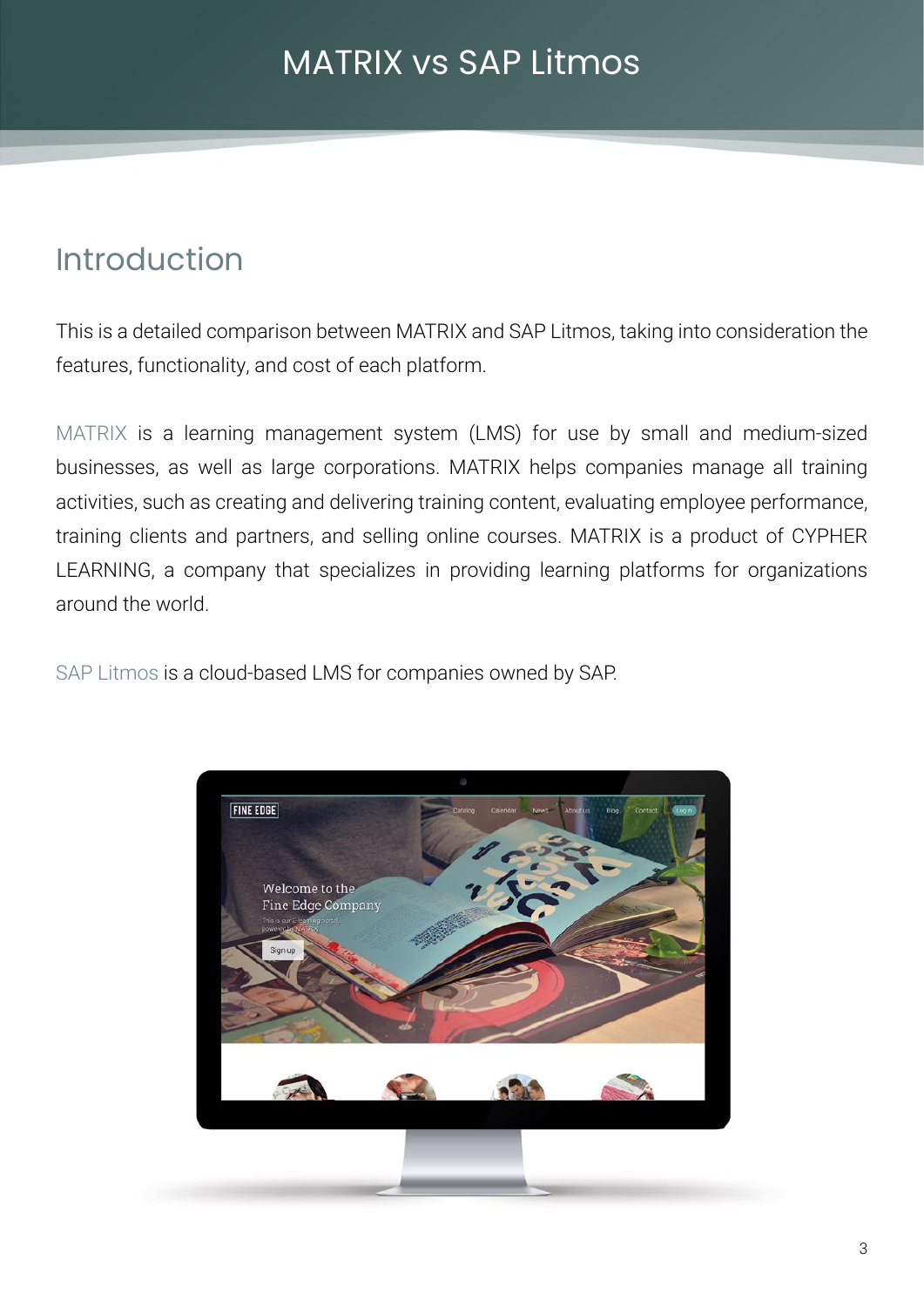## <span id="page-3-0"></span>User interface

MATRIX has an intuitive, responsive design that looks sharp and automatically adjusts based on the type of device, as well as attractive tile-based dashboards for all types of users and a graphical course catalog. MATRIX also has a unique "activity display" feature that indicates the level of activity within courses and groups using a pulsing indicator on their tiles together with real-time widgets that scroll through the latest activities.

SAP Litmos offers customizable dashboards, but they are not as graphical. For example, there is no tile-based users catalog or resources catalog that could make account and file organization much easier.

MATRIX provides a simple pop-out navigation, that facilitates access to courses, groups learning paths, and other important areas of the site by simply hovering over the left menu. Users can even add new courses through a shortcut, without having to leave their dashboard. SAP Litmos does not have a pop-out navigation, which makes it harder to quickly access the catalog or read messages.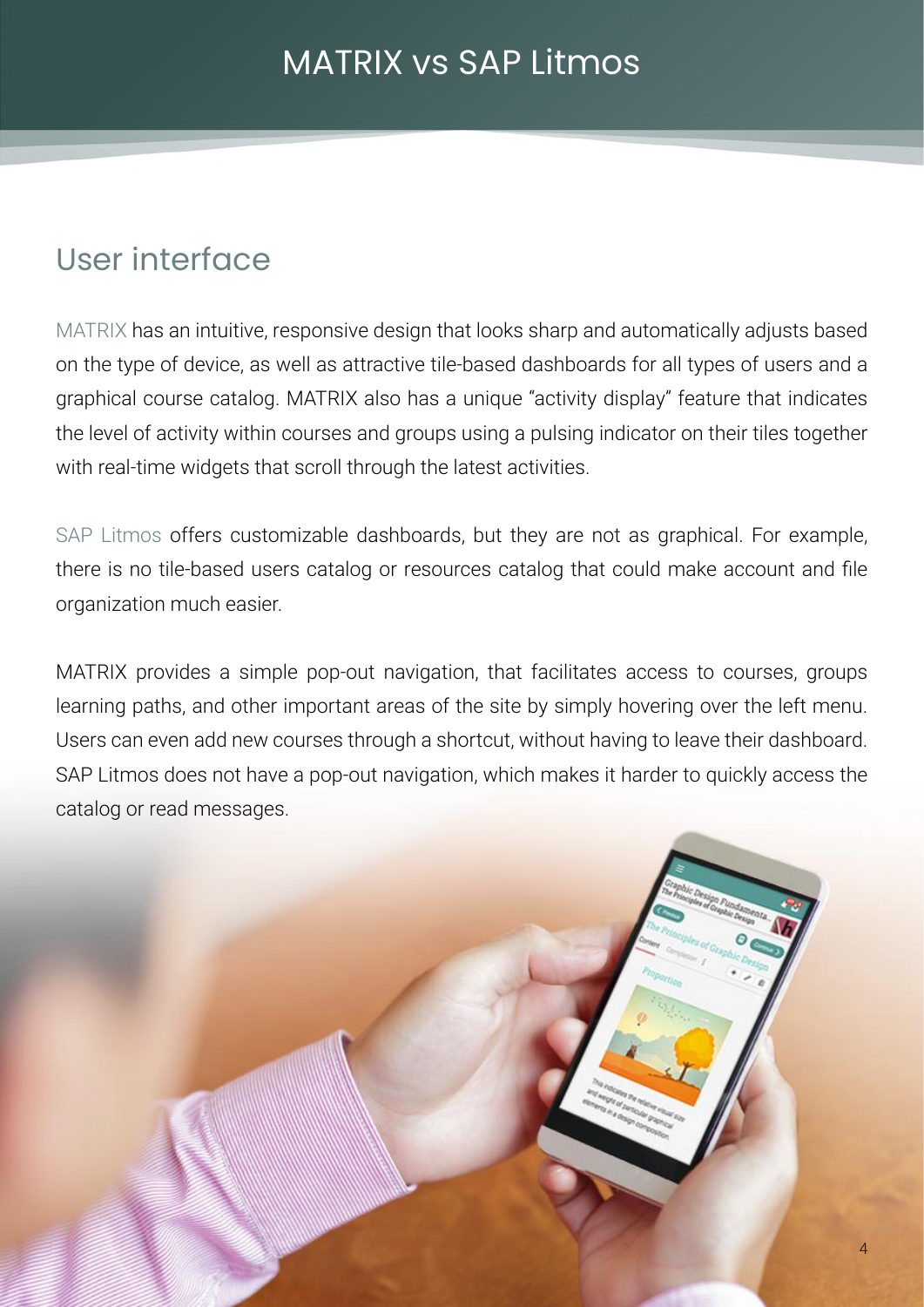In MATRIX, the course layout is easy to configure and instructors can organize training content into modules. In addition, there is a quick tile editor to change the pictures for modules and learners can see which modules award badges, points, and certificates. Learners can also see their progress and read descriptions for each module. In SAP Litmos, users can see their overall progress through the course displayed as a percentage, but not the progress for individual modules.

MATRIX is available in more than 40 languages, including Right to Left languages such as Hebrew and Arabic. SAP Litmos supports around 30 languages, but in the case of Right to Left languages, the platform doesn't change its layout, which might be an inconvenience for some users.

In terms of accessibility, SAP Litmos does not include features such as hidden content that improves screen reader use, a 'skip to content' shortcut, and a high contrast theme as MATRIX does.

Users can enjoy learning anytime, anywhere through the MATRIX mobile apps for iOS and Android, as well as have their own branded apps, with the company name and logo. SAP Litmos does not offer branded apps for clients.

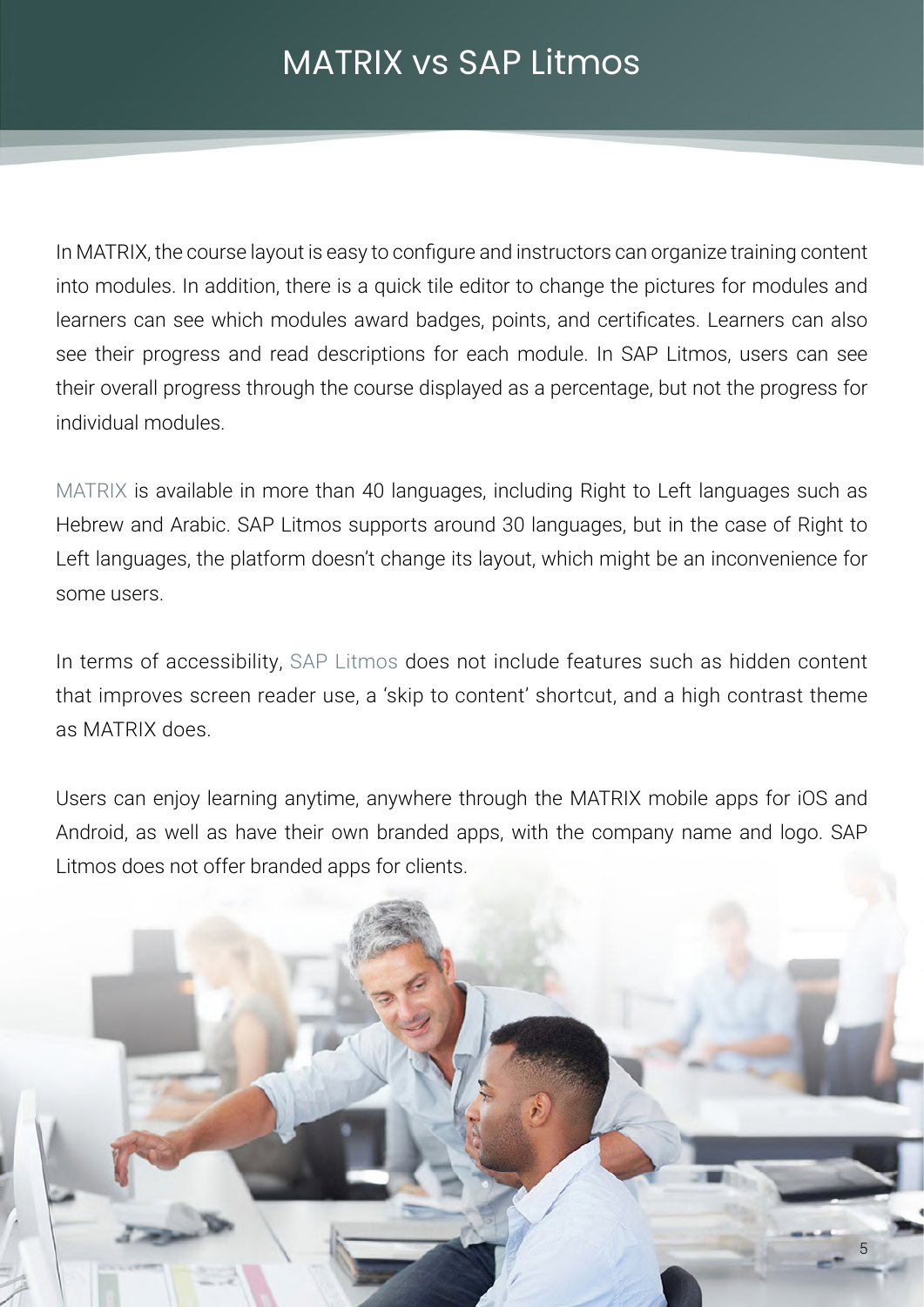## <span id="page-5-0"></span>Ease of use

MATRIX is very intuitive and easy to use. It includes an online help center with videos, getting started guides, and searchable help content. MATRIX also has a rapid response support forum where staff members typically respond to questions within 15-30 minutes during business hours 24/5.

SAP Litmos offers an online help center with screenshots, searchable help content, email support, and phone support.

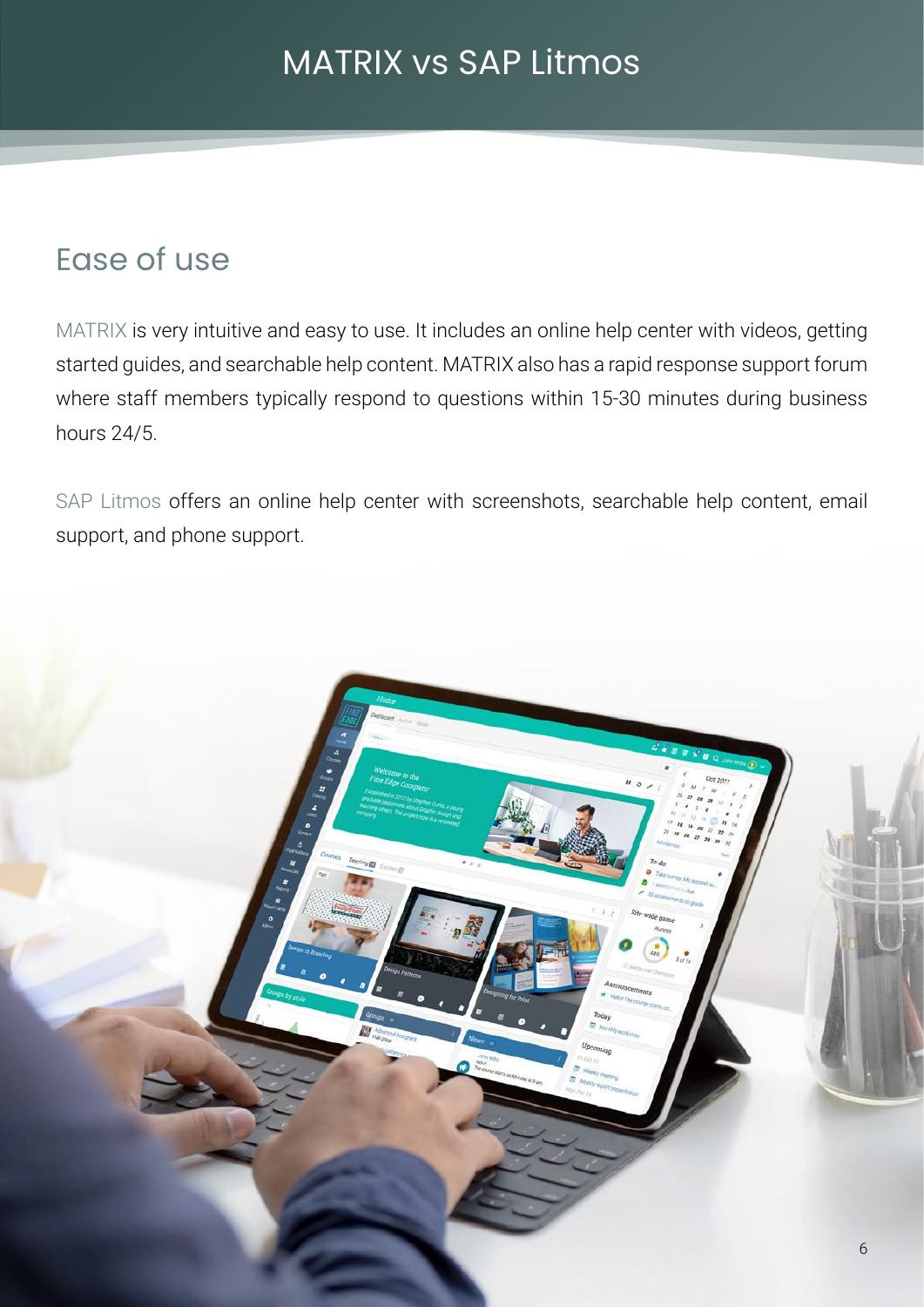## <span id="page-6-0"></span>Features

MATRIX helps companies manage all learning activities, whether it's delivering effective training, evaluating employee performance, facilitating collaboration, or selling online courses. MATRIX provides a larger set of features compared to SAP Litmos, and more flexibility in creating content, tracking progress, collaboration, and more.

#### Creating courses

In MATRIX, the authoring tool for courses allows instructors to create instructor-led, blended, self-paced and micro learning courses.

In SAP Litmos, they can set up self-paced and instructor-led courses with no support for micro learning.

MATRIX also makes it easier to create and organize courses through modules, which can be comprised of training content and assessments. In SAP Litmos, each HTML page or assessment are considered modules, they cannot be organized into categories or in a hierarchy, and there is a limited amount of modules that can be added per course.

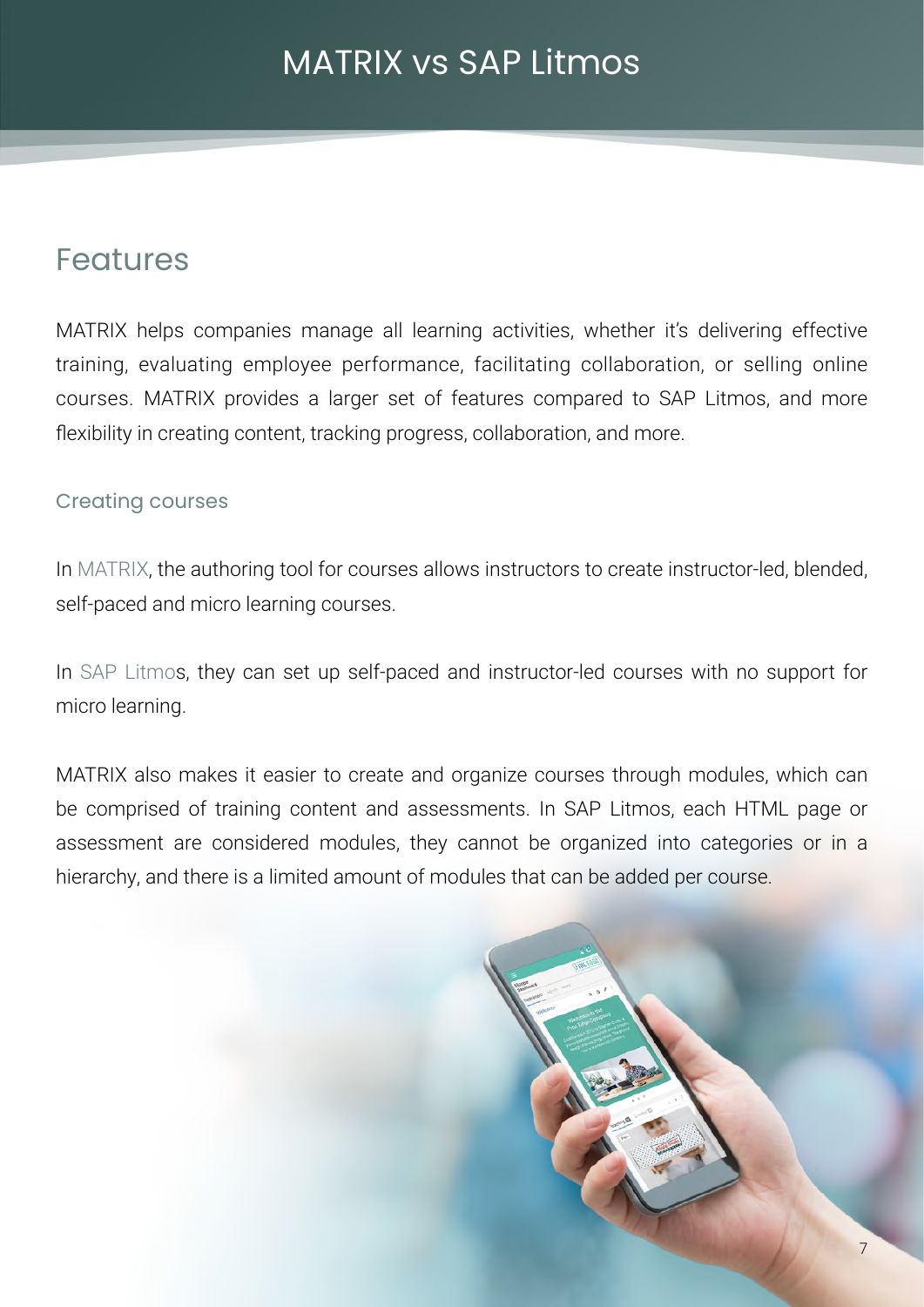#### Evaluating learners

MATRIX provides 15 types of assessments such as quizzes, surveys, essays, debates, team, Dropbox and discussion. Instructors have very limited options in SAP Litmos, as they can only add quiz, survey and Dropbox assessments.

MATRIX supports competency-based learning through the Mastery feature, which helps them track each learner's progress through a course. SAP Litmos doesn't offer a similar feature or any method of tracking skill progress to date.

#### Analytics and reporting

MATRIX has robust reporting tools, with more built-in reporting options than SAP Litmos such as course attendance and missing work reports.

In terms of analytics, MATRIX offers more options in comparison to SAP Litmos. For example, users can see graphics with insights for site statistics, modules, assessments, mastery, completion, and more, while in SAP Litmos, you can see metrics related to course enrollment, users, and logins.

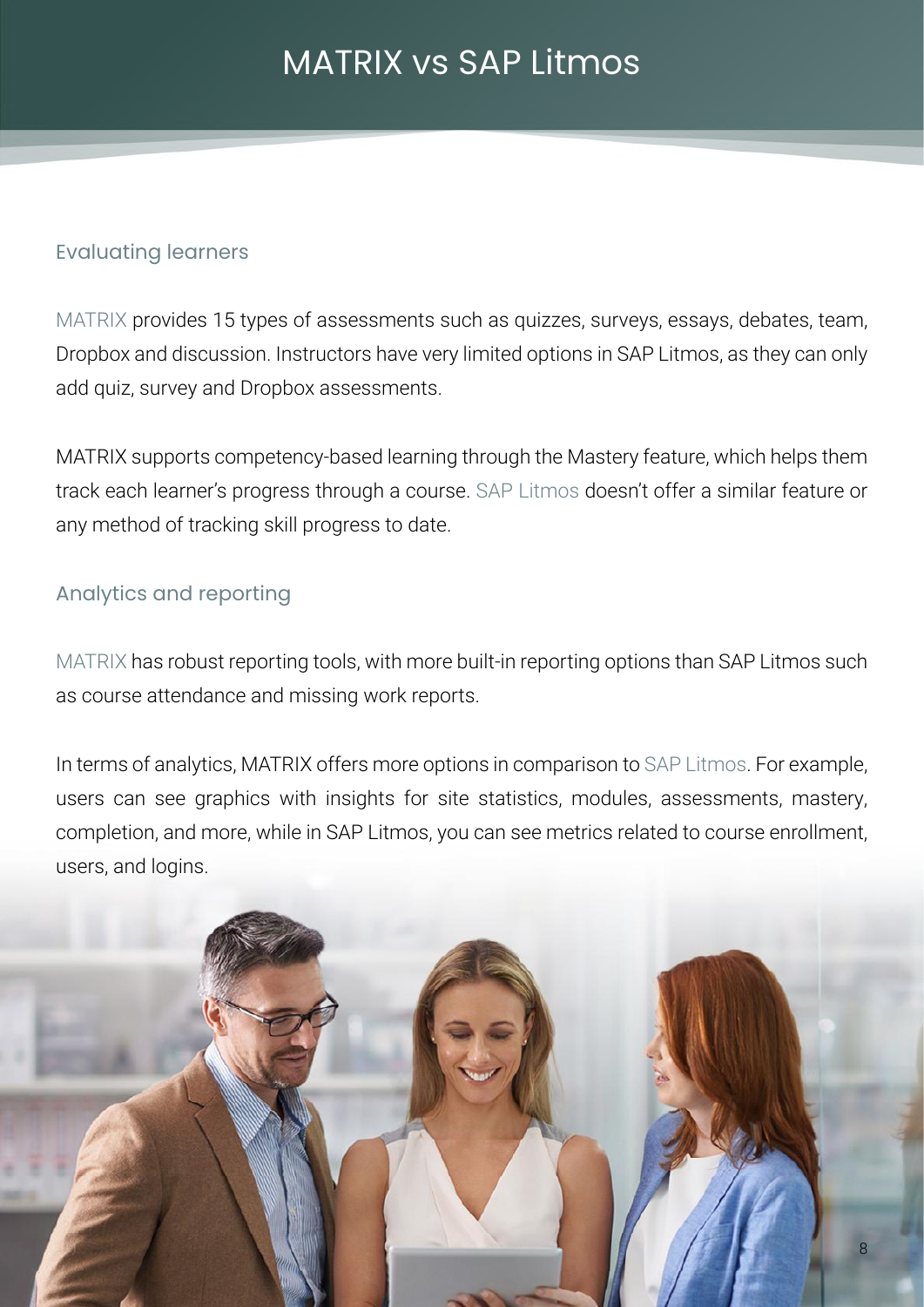#### Collaboration and communication

MATRIX facilitates collaboration between instructors and learners with many tools such as chat, built-in messaging, social networking, news feeds, forums, web conferencing, teams as well as business, private, course-related groups, community groups, and more.

In comparison, the collaboration options in SAP Litmos are limited to messages, teams, forums, announcements, and web conferencing. Even more, SAP Litmos courses do not have their own chat rooms or forums, which makes communication between learners more difficult.

#### Engagement

MATRIX makes learning more engaging through features such as automation, gamification, and adaptive learning. SAP Litmos has an automation add-on, gamification, and no adaptive learning feature.

In SAP Litmos, users can only add rules for assigning courses, learning paths and teams to learners, and send automatic notifications. These are very limited options considering that in MATRIX, users can add rules to many areas of the platform such as courses, groups, e-commerce, mastery, and accounts.

9

In SAP Litmos, gamification consists of badges associated with a number of points that learners can achieve if they complete a course or a learning path. In comparison, the MATRIX gamification feature is much more flexible, as users can earn points and badges by completing tasks in courses, learning paths, and overall in the platform.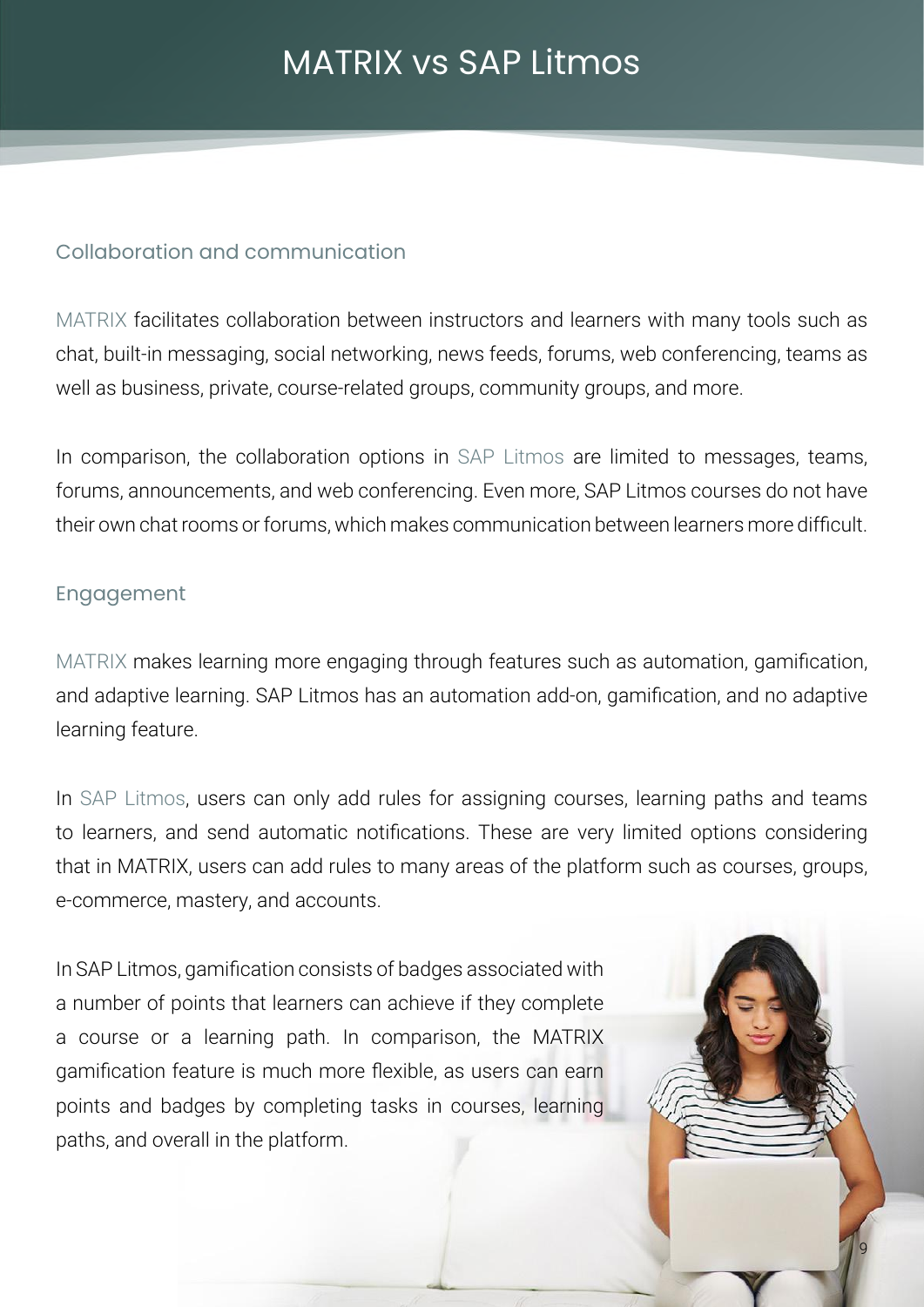#### E-commerce

In addition, MATRIX is more flexible when it comes to selling courses. MATRIX offers a comprehensive built-in e-commerce feature, with the ability to sell courses, learning paths, subscriptions, bundles, and digital media. MATRIX also provides a variety of marketing tools to promote courses such as Mailchimp integration, SEO features, and affiliate marketing.

SAP Litmos does not provide built-in e-commerce, they offer a separate product called SAP Litmos Commerce, that starts at \$2,500/month. Companies that wish to sell courses will have to spend significantly more to do so with SAP Litmos, compared to MATRIX that provides all these features included in all plans. As for marketing tools, SAP Litmos only provides ratings and reviews.

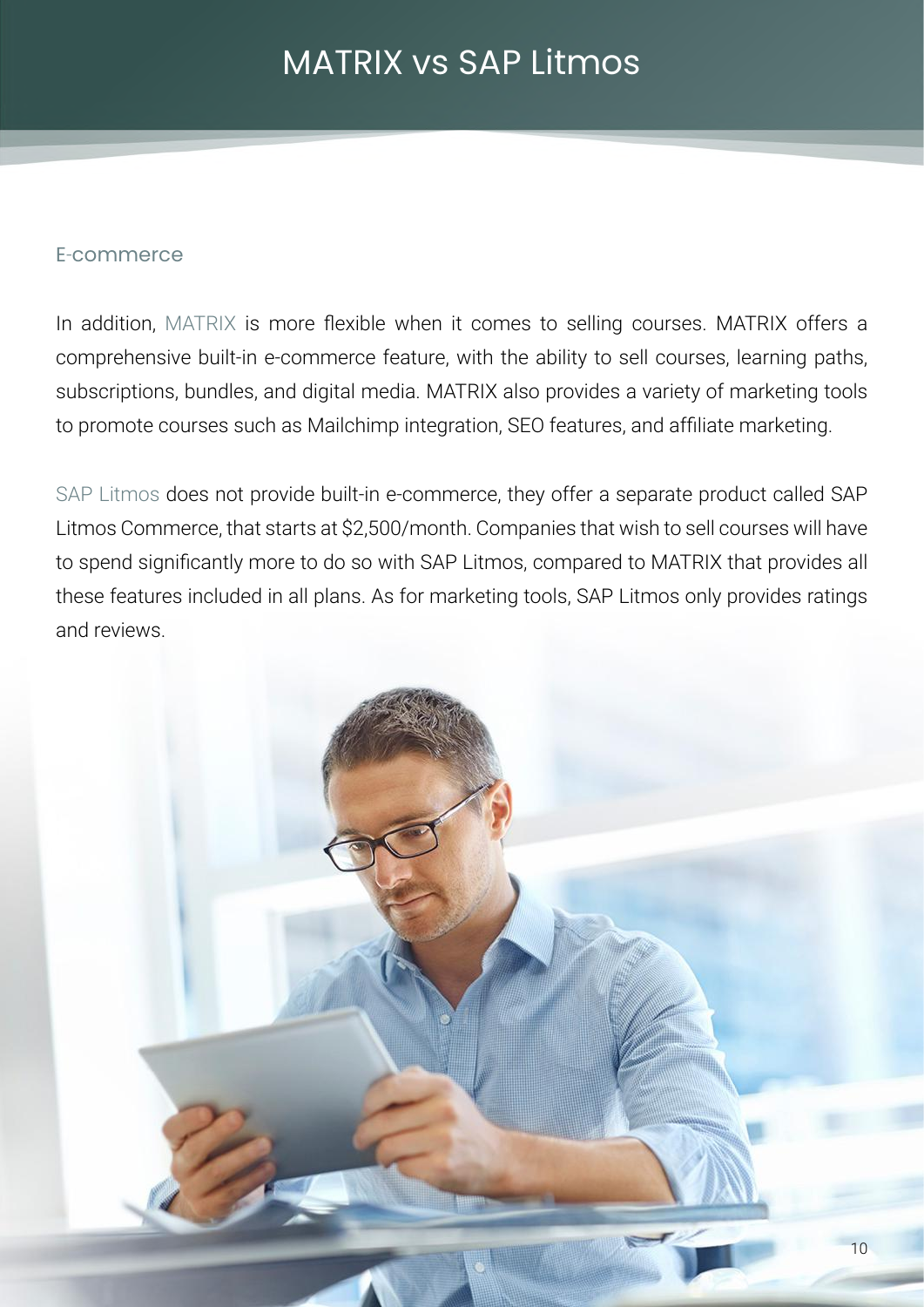Here is a list of the features included in MATRIX that are not supported by SAP Litmos:

#### User interface

- Full-screen customizable visitor portal
- Graphical resources catalog
- Support for 40+ languages
- Scores tab
- Activity display
- Automatic translation of messages and forum posts
- Custom terminology

- **Content**
- Content sync
- Essay, debate, and discussion assessment types
- Course and path templates
- Micro learning
- Adaptive learning
- Competency-based learning
- Archiving courses
- Graphical badge builder and gallery
- Question banks
- Peer reviewed assessments
- Mastery and competencies
- Digital media
- Tagging

#### Collaboration

- Social networking
- Chat

#### E-commerce

- Selling digital media
- Affiliate marketing
- Subscriptions
- Wikis
- Public blog
- Public profiles
- Organizations

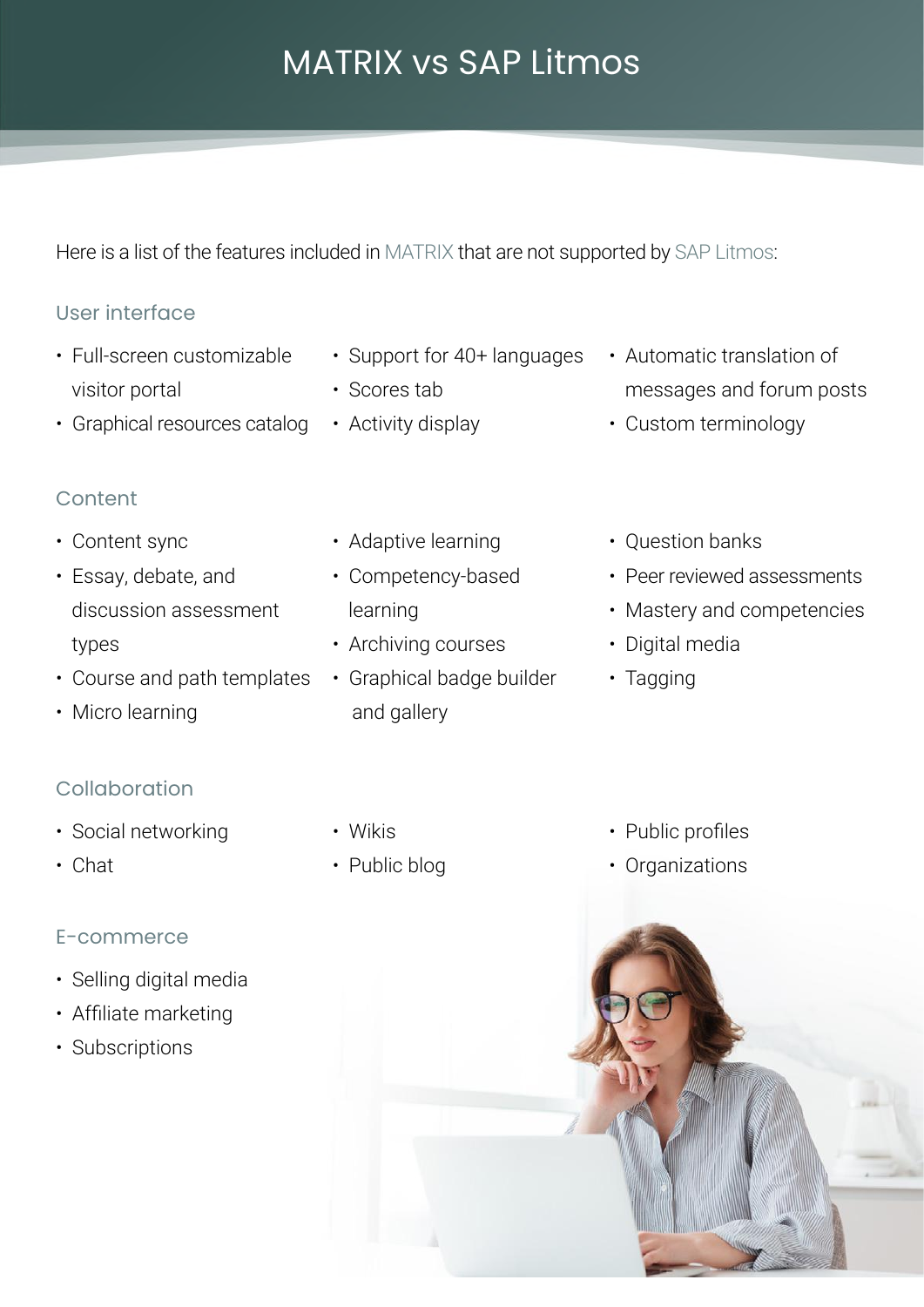#### Integrations

- Integration with your own email server
- Integration with 1,500+ apps via Zapier
- Mailchimp

#### Web conferencing tools

- Google Meet
- Kaltura

#### Payment gateways

- PayPal Payments Pro
- PayUbiz

#### **Other**

- Archiving learners
- Terms and conditions
- SEO features
- Resell under your own brand
- CCF and QTI standards
- Panopto
- CometChat
- H5P
- MS Immersive Reader
- MS Teams

• PayU Latam

• PagSeguro

• Trash can for restoring

• Branded mobile apps

deleted content

• Learner help desk

- MS OneNote
- Go1
- Udemy
- LinkedIn Learning
- GoToWebinar
- Flywire
- Networking of sites
- Integration with your own email server
- LTI, QTI, and CCF standards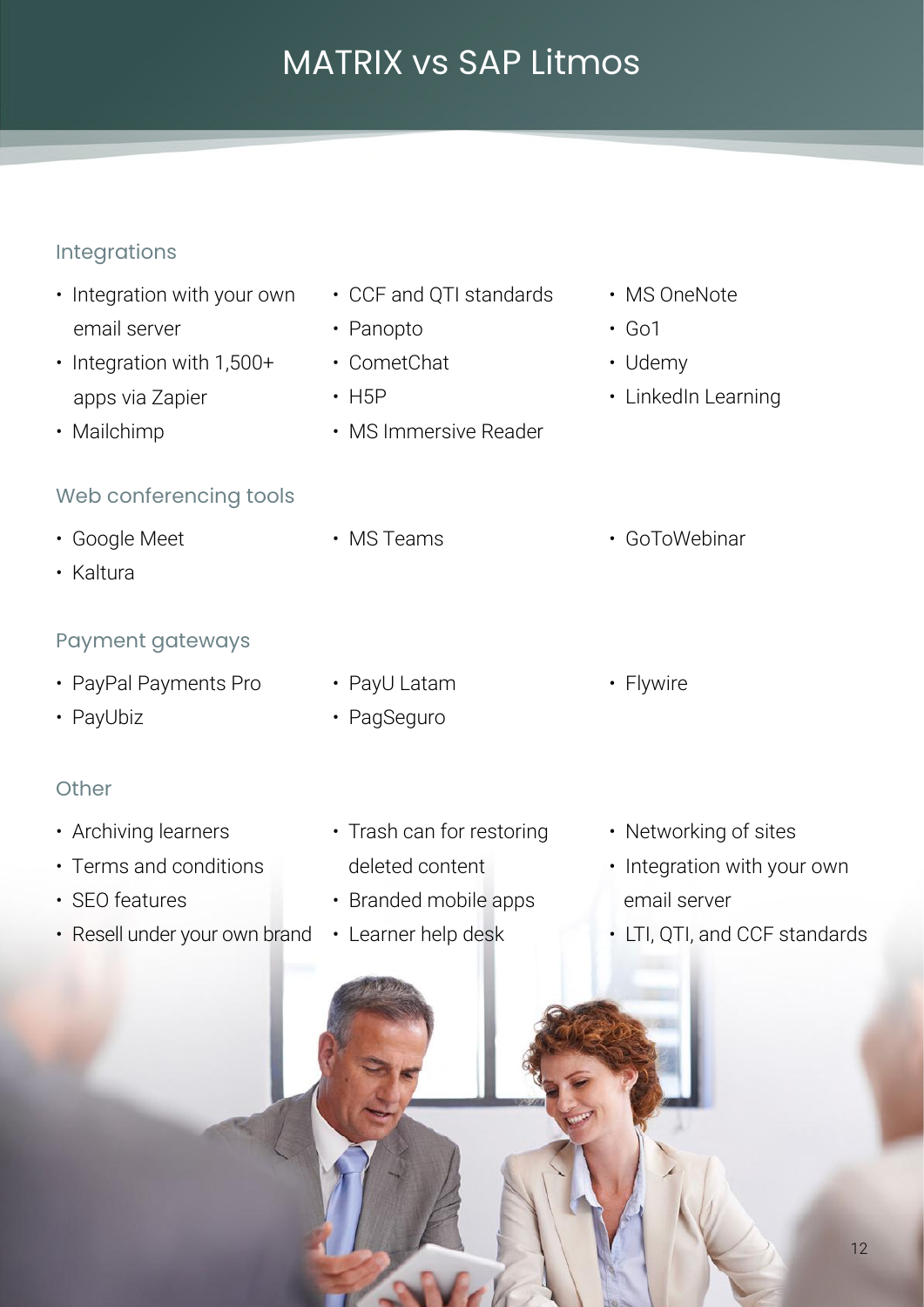## <span id="page-12-0"></span>Cost

MATRIX LMS plans range from \$549/month for 100 active learners (monthly billing), to \$4,699/month for 3,500 active learners (monthly billing). There is a discount for yearly billing. There are no setup fees, cancellation fees, storage fees, bandwidth fees, support fees, or other hidden costs. MATRIX offers advanced features, such as full e-commerce functionality in each of the pricing plans.

SAP Litmos doesn't have a plan for less than 150 active users and charges \$6/user/month. This means that for 250 active users, SAP Litmos costs \$1,500/month billed annually. By comparison, MATRIX charges \$629/month for the same amount of active users.

SAP Litmos also charges extra for features that MATRIX already includes in its plans at no extra cost. For example, businesses have to pay extra for automation, multi-accounts (networking in MATRIX), or Salesforce add-on. MATRIX also offers all the essential tools training companies need to sell their courses, while SAP Litmos Commerce is a separate product that starts at \$2,500/month.